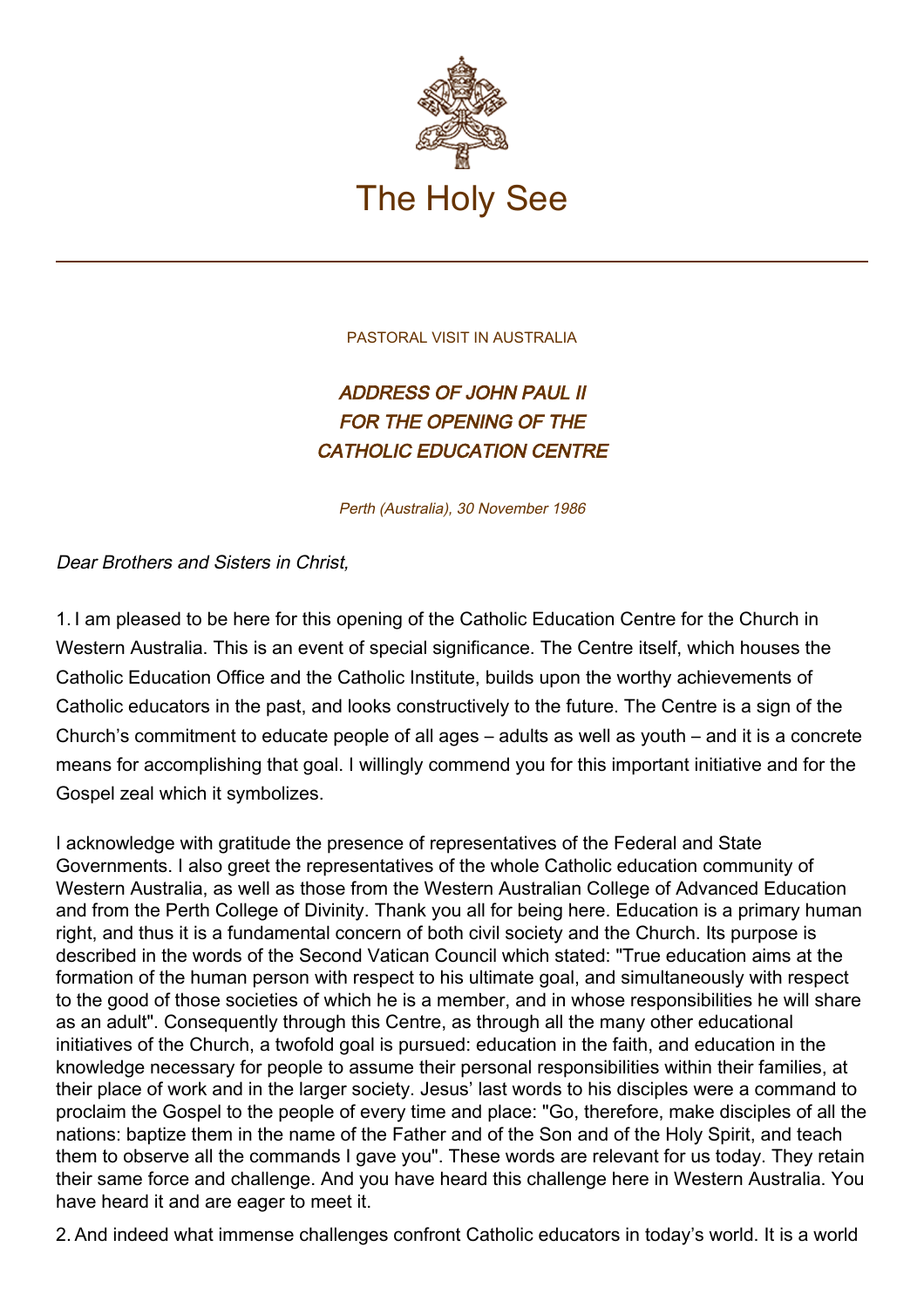in which materialism and the pursuit of pleasure distract many people from hearing the voice of the Lord and even the voice of their own inner longings. At the same time, there are great signs of hope, indications that many others are coming to see the emptiness of a life apart from God, and are experiencing a new hunger and thirst for God. In the midst of these different currents of the modern world, Catholic education seeks to be faithful to its religious dimension. Catholic education is called upon to develop the gift of faith. It aims at bringing into the fullness of the Christian life those who have been baptized. It seeks to foster a desire to worship God in spirit and in truth, and a longing to share more completely in the life of the Most Holy Trinity.

In today's world, we must help young people and adults to have a clear and consistent understanding of the faith, so that they will be able to affirm their Christian and Catholic identity. Only then will they be able to bear joyful witness to Christ in the changing times in which we live. Education must also assist the members of the Church to grow in an appreciation of their human vocation, since all are called to help make the world a better place. If people possess truly human values and sound moral principles, they will be enabled to find "solutions which are truly human" for the problems of their lives. Christians know that their faith helps them to contribute more effectively to the good of the society in which they live.

3. It is appropriate that this building which we bless today should house both the Catholic Education Office and the Catholic Institute. These two bodies together are responsible for a wide range of Catholic educational efforts in Western Australia. You educate children. You help adults grow in the faith. You aim at promoting full maturity in Christ by caring for spiritual needs and by fostering the development of physical, moral and intellectual talents.

Of course, a total Christian education cannot be given by teachers alone. Full personal growth takes place in the home, the parish and the civic community, as well as in the school. Catholic education is the responsibility of the entire Church, and its effectiveness depends upon how much all the members of the local Church work together. Here in Western Australia you have a rich heritage of sacrifice and dedication. As we look out from this building over Subiaco, the very name reminds us of men like Bishop Salvado, who personified the great Benedictine tradition with its love for learning and its evangelizing zeal. We think of the spirit of self-sacrifice of the priests, most of whom came from abroad to build the Church in Western Australia. We think also of the generous efforts of the religious, who, giving little thought to their own comfort and needs, kept always before their eyes the mission of furthering God's Kingdom. In this context we remember especially the Sisters of the Good Shepherd and their untiring solicitude for the well-being and education of the young women in their care. This is the legacy that you have received, together with the wealth of experience handed down by your families. It is a splendid basis upon which to continue Christ's mission in the future.

4. Before closing, I wish to express sincere appreciation for the financial aid which the Commonwealth and State Governments give to non-government schools. It seems only just that such sharing should take place, since those who benefit from the aid become productive citizens of Australian society. I am confident that the honest and fruitful lives of the many graduates of these institutions have proved that this assistance is more than worthwhile for all to Australia.

I assure you of my prayers for the success of this Centre and for the success of all your efforts in the vital work of Catholic education. May you and those you serve grow always in the truth and love of God. For as Saint John says: "In our life of truth and love we shall have grace, mercy and